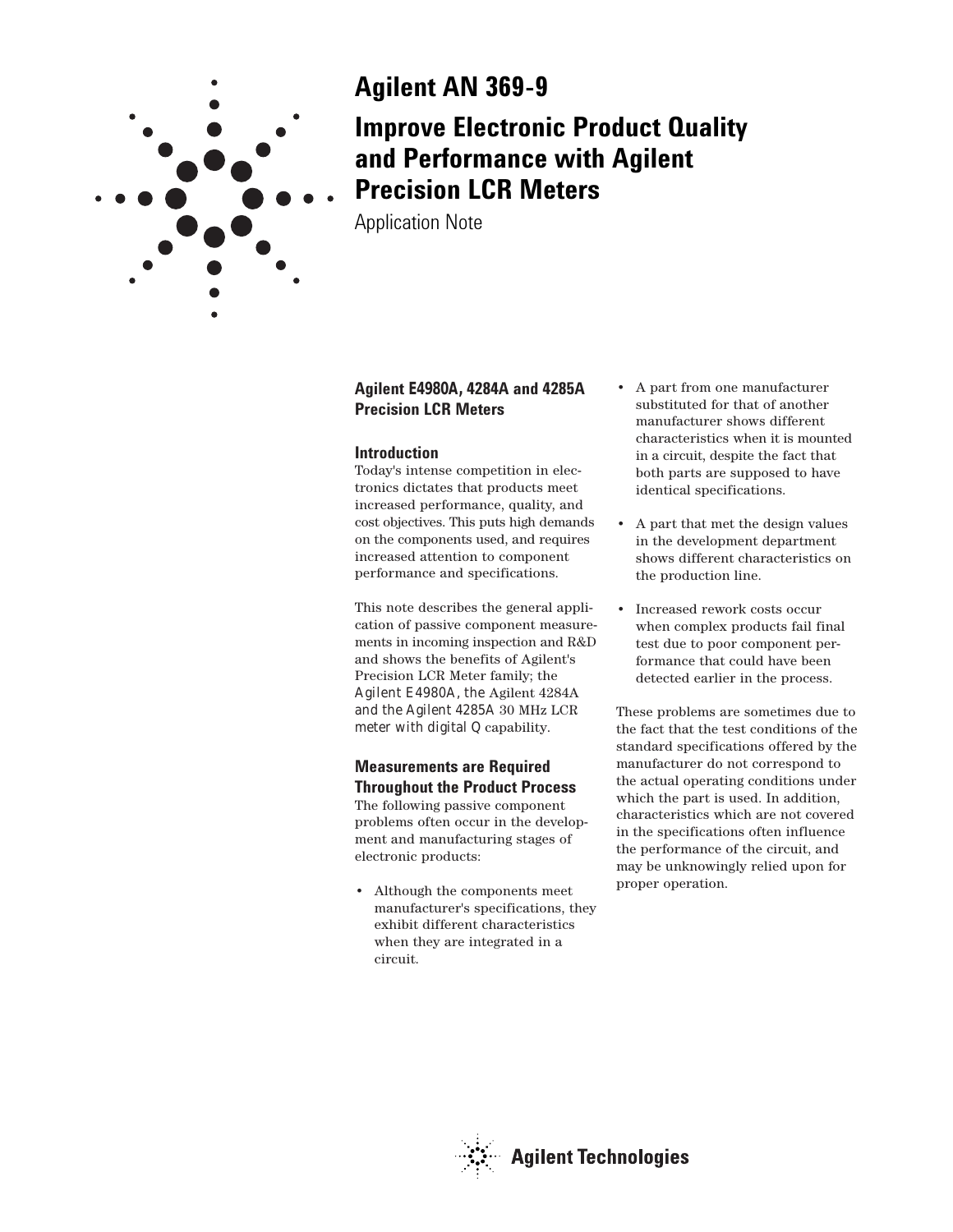

#### **Figure 1. Component measurements are necessary throughout the design to end-product process.**

The application of component measurement at two important steps of the process can eliminate many of the problems discussed. These steps, incoming inspection, and R&D are discussed below.

## **Incoming Inspection**

The following are some of the difficulties and requirements associated with incoming inspection of passive components:

1. During incoming inspection, a great many types of measurements with a variety of measuring conditions are required:

- As some test instruments cannot perform all of the measurements required, substitute measurements are made which may not reflect the intended specification test conditions.
- Purchasing a large number of specialized testers for incoming inspection substantially increases capital costs.
- Measuring instruments used in incoming inspection differ from those used by the development department. Results may not be valid for the actual operating conditions as measured in the lab.

2. Test fixtures and other factors influence the reliability of the measurements.

3. A measurement instrument should be able to measure many different types of devices, and it should respond quickly and accurately to frequently changing measurement conditions.

4. Measurement instruments of greater efficiency are required to cope with the increasing number of samples.

5. When a scanner is used, the deviation of the different channels causes discrepancies in measured values.

6. When extending the test fixture to an environmental test chamber, inaccurate measurements occur due to the cable length to the test fixture.

Conventional measurement instruments often cannot cope with these difficulties or meet the demands outlined above.

# **Solutions offered by the E4980A, 4284A and 4285A Precision LCR Meters for lncoming lnspection Applications**

1. Precision LCR meters provide measurement flexibility that satisfies the large number of demands of incoming inspection:

- Measurements over a wide frequency range from 20 Hz up to 30 MHz.
- The test signal and DC bias can be set over wide ranges.
- The Auto-Level Control (ALC) function allows measurements using constant-voltage and/or constant-current test signals.

2. High basic measurement accuracy. The E4980A and 4284A offer the highest basic accuracy of  $\pm$  0.05% and the 4285A provides ± 0.1% basic accuracy. Accuracy is improved by using the open/short correction function, eliminating the errors due to stray admittance and residual impedance of the test fixture.

3. A memory card facilitates setting up the instrument by storing 10 setups for easy recall.

4. An internal comparator that can be set to sort into a maximum of 10 BINs.

5. Multi-channel correction function (opt. 301) eliminates errors in individual scanner channels.

|                |                  | <bin count="" display=""> SYS MENU</bin> |                   |      |
|----------------|------------------|------------------------------------------|-------------------|------|
|                |                  | FUNC: Cp-D NOM: 115.000pF                |                   |      |
| BIN            | LOW [ % ]        | HIGH [ % ] > COUNT                       |                   |      |
| 1              | $1.000 +$        | 1.000                                    |                   | 2463 |
| $\overline{2}$ |                  | $2.000 + 2.000$                          |                   | 652  |
| 3              | $-3.000 + 3.000$ |                                          |                   | 251  |
| 4              |                  | $-4.000 + 4.000$                         |                   | 106  |
| 5              | $5.000 + 5.000$  |                                          |                   | 36   |
| 6              |                  |                                          |                   | 0    |
| $\overline{7}$ |                  |                                          |                   | ٥    |
| 8              |                  |                                          |                   | 0    |
| 9              |                  |                                          |                   | ٥    |
| 2nd            |                  |                                          |                   |      |
|                | REJ CNT AUX: OFF |                                          | $O$ UT $\cdot$ 13 |      |
|                |                  |                                          |                   |      |
| 0233-2         |                  |                                          |                   |      |

**Figure 2. The Bin Count Display shows results of automatic component selection using the internal comparator.**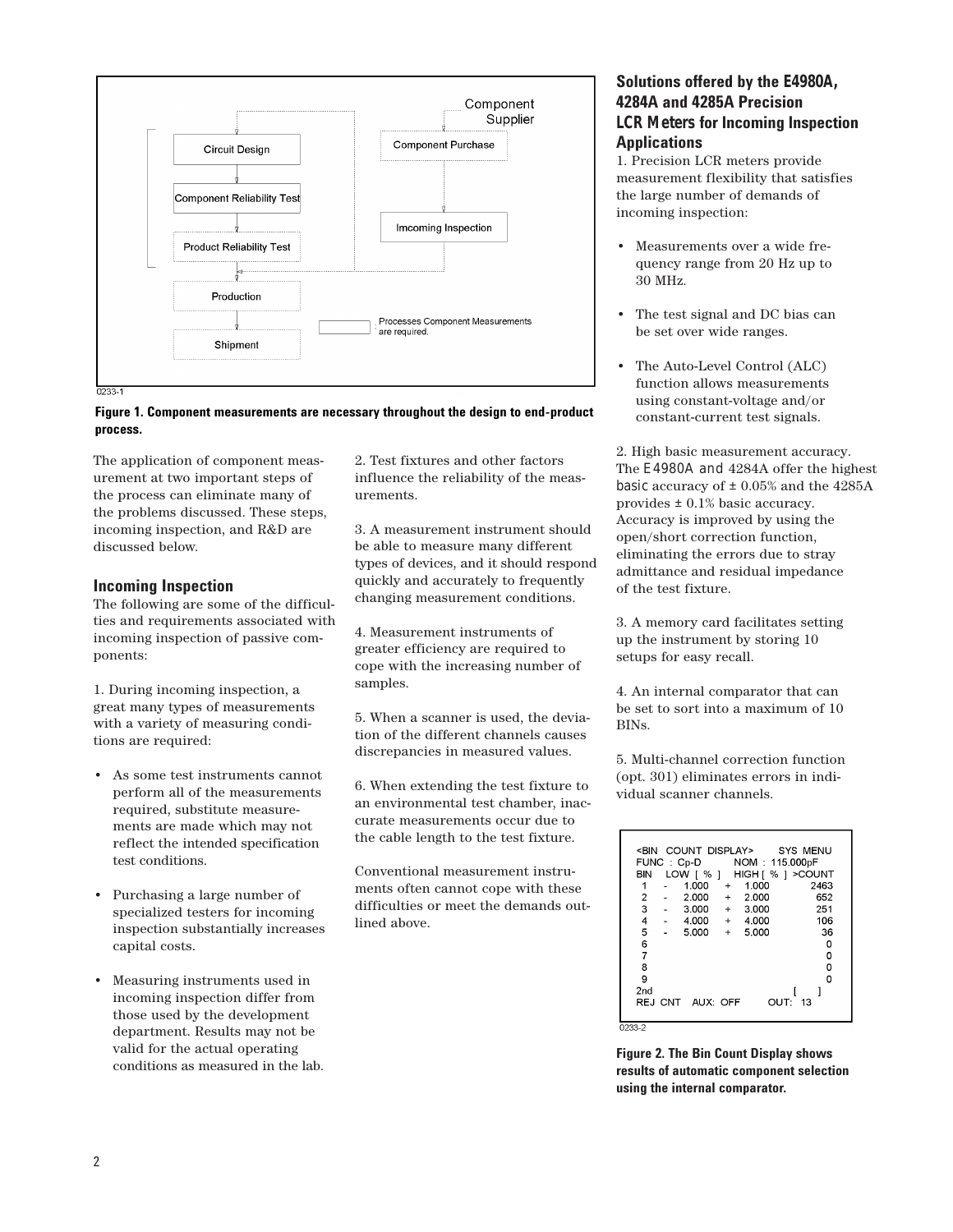6. Cable extension function specifies measurement accuracy when the specified extension cables are used, maintaining accuracy when the test fixture is located in an environmental test chamber.



**Figure 3. Accurate measurements with the test fixture extended from the LCR meter are provided with the cable extension function.**

7. High throughput measurements require fast measurement times and automated handler and scanner interfaces. Precision LCR meters have exceptionally fast measurement times, as fast as 30 ms, and handler and scanner interfaces are available.

## **Incoming lnspection Measurement Example**

Figure 4 shows the setup menu displayed on the 4284A's large liquid crystal display. The easy-to-see display facilitates setup and reduces errors.

| <meas setup=""></meas>                                                         | SYS MENU                                                    |  |  |  |  |
|--------------------------------------------------------------------------------|-------------------------------------------------------------|--|--|--|--|
| FUNC: Cp-D<br>FREQ :1.00000kHz<br>LEVEL: 1.00 V                                | RANGE:<br>AUTO<br>0.000V<br>BIAS :<br>INTEG :<br><b>MED</b> |  |  |  |  |
| TRIG :<br><b>INT</b><br>ALC : OFF<br>Hi-PW: OFF<br>DFI AY ·<br>0 <sub>ms</sub> | AVG:<br>1<br>Vm<br>$\sim 100$<br>ON<br>ON<br>lm             |  |  |  |  |
| <b>DEV A : OFF</b><br>REF A: 0.00000 F<br>B: 0.00000<br>B:OFF                  |                                                             |  |  |  |  |
|                                                                                |                                                             |  |  |  |  |

0233-4

**Figure 4. Large LCD screen shows the setup menu for the test.**

Figure 5 shows a typical incoming inspection of capacitors using the built-in comparator. The limit value is set and distributed by bin value.

| <bin display="" no.=""><br/>SYS MENU</bin>                                                                                   |  |  |  |  |
|------------------------------------------------------------------------------------------------------------------------------|--|--|--|--|
| FUNC: Lp-D<br>RANGE:<br>AUTO<br>FREQ: 1.00000kHz<br>BIAS :<br>0.000V<br>IFVFI 100mA<br>INTEG :<br><b>MED</b><br>COMP :<br>ON |  |  |  |  |
| <b>BIN</b> 1                                                                                                                 |  |  |  |  |
| I P + 175 926mH<br>D 261900<br>CORR: OPEN.SHORT                                                                              |  |  |  |  |
|                                                                                                                              |  |  |  |  |

**Figure 5. Measurement result using the built-in comparator.**

0233-F

For incoming inspection applications, Agilent's Precision LCR Meters feature a wide measuring frequency range (from 20 Hz to 30 MHz) and signal sources to make measurements under actual component operating conditions. Designed for high reliability and ease of operation, these LCR meters meet the most demanding requirements of electronics manufacturers' incoming inspection departments.

## **Problems and Solutions in the R/D Process**

#### **Circuit design requires measurement under actual operating conditions**

To design a high quality circuit, the characteristics of its components under actual operating conditions must be known. That is, the characteristics of components depend on the conditions (frequency, signal level, temperature, etc.) under which they are used or measured. In most cases, due to the inflexibility of the measurement system, the conditions under which components are tested and selected are different from the conditions the components will see in actual operation.

In the next example, a VCO circuit, the measurement of a critical inductor was key in making the circuit meet performance specifications. Knowing the Q of the inductor at actual operating conditions allowed the proper component to be specified to meet the overall phase noise specification of the circuit.



#### **Figure 6. Part of VCO circuit used in a 20 Hz to 30 MHz synthesizer.**

This VCO circuit was designed as a part of a frequency synthesizer circuit with a frequency range of 20 Hz to 30 MHz. The design specification called for the phase noise measured at a 1 kHz offset to be less than -110 dBc/√Hz at an output frequency of 30 MHz.

The first-pass design used a 1µH inductor (L1) selected for a high Q value at 7.96 MHz, the traditional test frequency used by older Q measuring equipment. The measured Q was 43 at 7.96 MHz. The phase noise was then measured with the results being -107 dBc/ $\sqrt{$  Hz at 30 MHz, out of spec. Knowing that the Q of the circuit affects the phase noise, the designer investigated the variation of the Q of L1 as a function of frequency using the 4285A Precision LCR Meter that can measure inductors to 30 MHz. Using the List Sweep feature, measurements were performed quickly and easily at a number of test frequencies. See Figure 7.